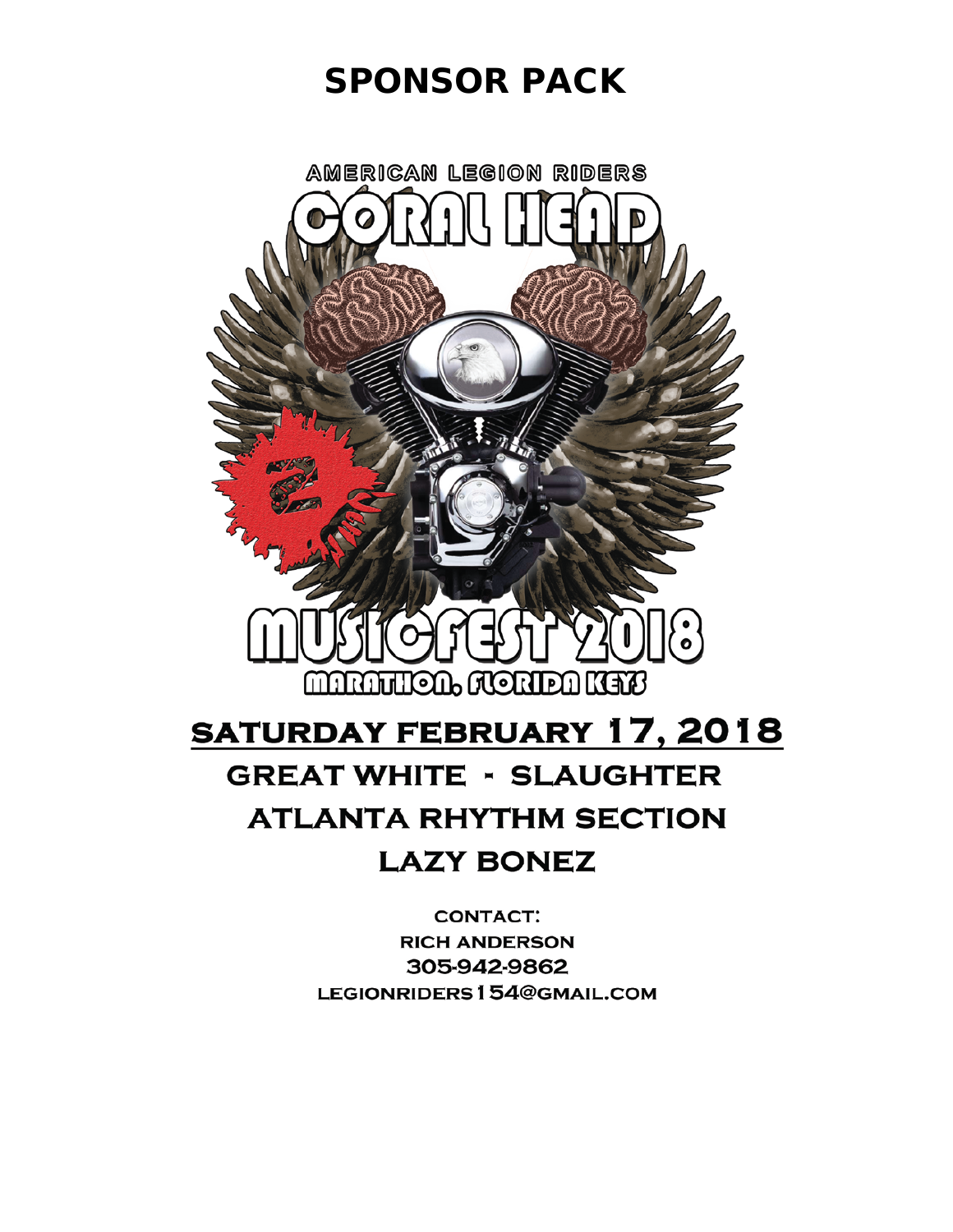# **AMERICAN LEGION RIDERS 2nd Annual CORAL HEAD MUSICFEST 2018**

**BECOME A SPONSOR – SUPPORT YOUR LOCAL VETERANS Saturday February 17th, 2018**

## *PROCEEDS BENEFIT PROJECT: VETRELIEF, A FLORIDA VETERAN'S CHARITY ALONG WITH MANY LOCAL CHARITIES*

#### Your sponsorship goes a long way in assisting people in need. In addition, **IT'S 100% TAX DEDUCTABLE! (501-C VETERANS ORGANIZATION)**

This year we are bringing an amazing line up: *HEADLINERS:* **ATLANTA RHYTHM SECTION - SLAUGHTER - GREAT WHITE** *SPECIAL GUEST:* **LAZY BONEZ** *ALSO APPEARING:* **FIDDLE ROCK - STORMWATCH**

With your sponsorship, we provide *up to \$60,000 worth of advertising*; many sponsorships include Radio and Television advertisements along with various print ad in local and regional newspapers in addition to web and social media advertisement. Most of all, you can *Help Us Help Them!*

# **PAY FOR YOUR SPONSORSHIP IN INSTALLMENTS**

*Just put 25% down and you will have until Dec. 31st, 2017 to pay off the balance on a payment plan.*

#### **Deadlines:**

- 1. November 15, 2017 Get in on the 1st of 2 rounds of print advertising.
- 2. December 15, 2017 Get in on radio/television advertising.

#### **HOW IS YOUR SPONSORSHIP MONEY USED, YOU ASK?**

- Assist in general operating costs of the event including (but not limited to) tent/table/chair rentals, golf cart rentals, transportation and fuel, office supplies, concert supplies, etc.
- Port-a-Potty rental, dumpster rental, trash bags, and clean-up
- Helps pay the costs of hiring Monroe County Sheriff for traffic and in-park security.
- Helps pay the costs of insurance Gen. Liability, Liquor Liability, Weather
- Assists in advertising costs including all print, radio, web, and television
- Assists in costs of various services such as printing, equipment, among others
- Any money remaining goes directly to the Charities Fund.

# www.CoralHeadMusicFest.com **EMAIL: LEGIONRIDERS154@GMAIL.COM**

Key Largo to Marathon (or outside areas) - Rich Anderson 305-942-9862 Big Pine to Key West - Amanda Espinosa at 305-490-5058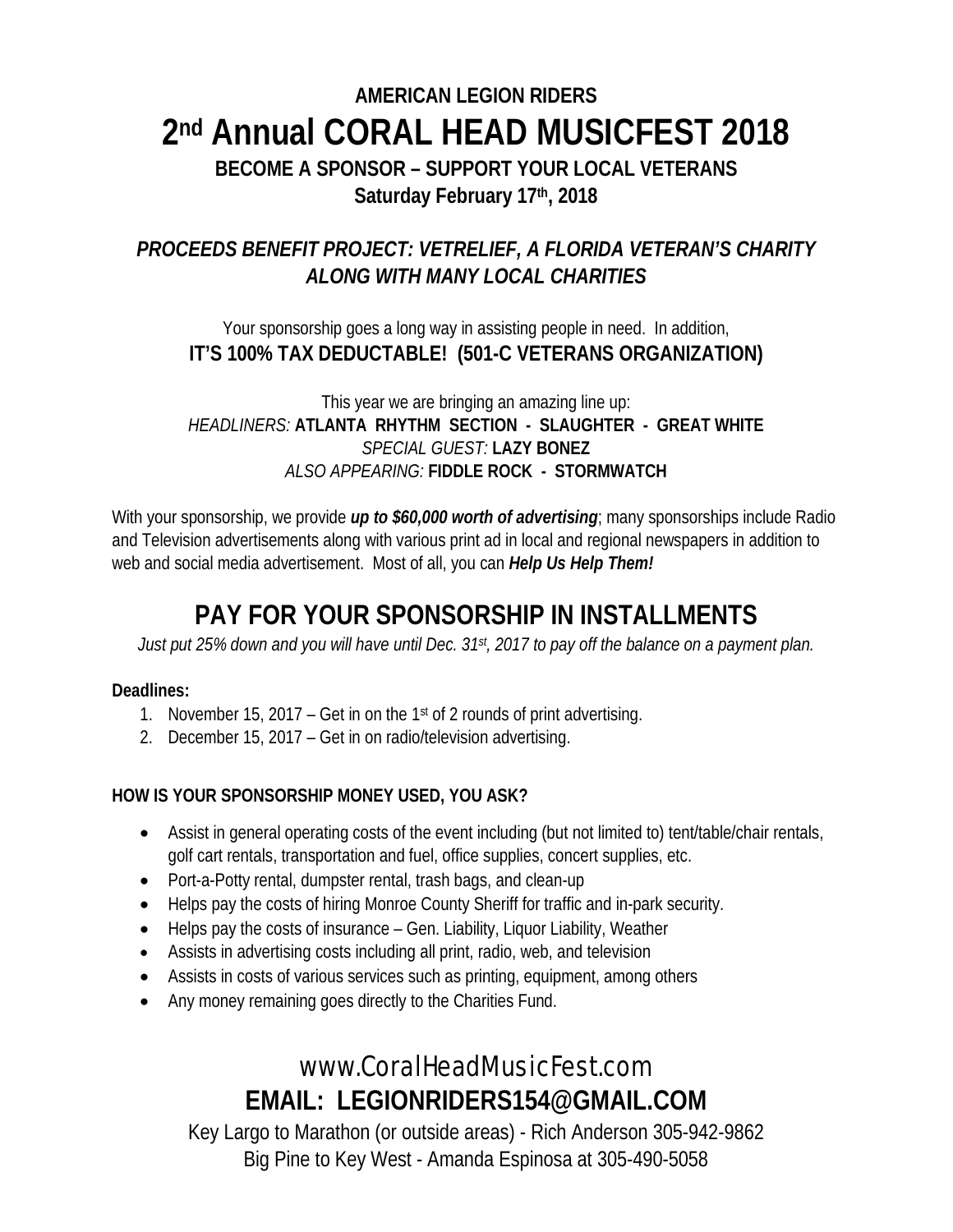### **BASIC SPONSORSHIPS**

### **ENTERTAINMENT SPONSOR - \$1000.00**

*Number of Sponsors: Unlimited* **VIP Tickets included: 4** *Additional Benefits:*

- Your banner on our fence line
- Live On-Stage mentions of your business during event
- Your business logo or name on the sponsor banner
- Your logo on print advertising including event poster, flyers, and most newspaper advertising
- Your logo or name on all web and social media advertising
- Event t-shirts for all VIP (available at event)
- Preferred parking (VIP ticket holders)

### **AFFILIATE SPONSOR - \$500.00**

*Number of Sponsors: Unlimited* **Gen. Adm. Tickets: 4** *Additional Benefits:*

- Your banner placed on our fence line
- Your business logo or name on the sponsor banner
- Your logo on print advertising including event poster and flyers
- Your logo or name on all web and social media advertising
- 2 Event T-shirts

### **GENERAL SPONSOR - \$250.00**

*Number of Sponsors: Unlimited* **Gen. Adm. Tickets: 2** *Additional Benefits:*

- Your banner placed on our fence line
- Your business logo or name on the sponsor banner

### **OPTIONAL ADD-ON:**

If your business would like to have a vendor space at the event, this can be added to any sponsor level *AFFILIATE AND ABOVE* at a discounted rate of only \$75.00. (Based on availability at time of purchase). This is available to all Basic, Top Level, and Mid Level Sponsorships.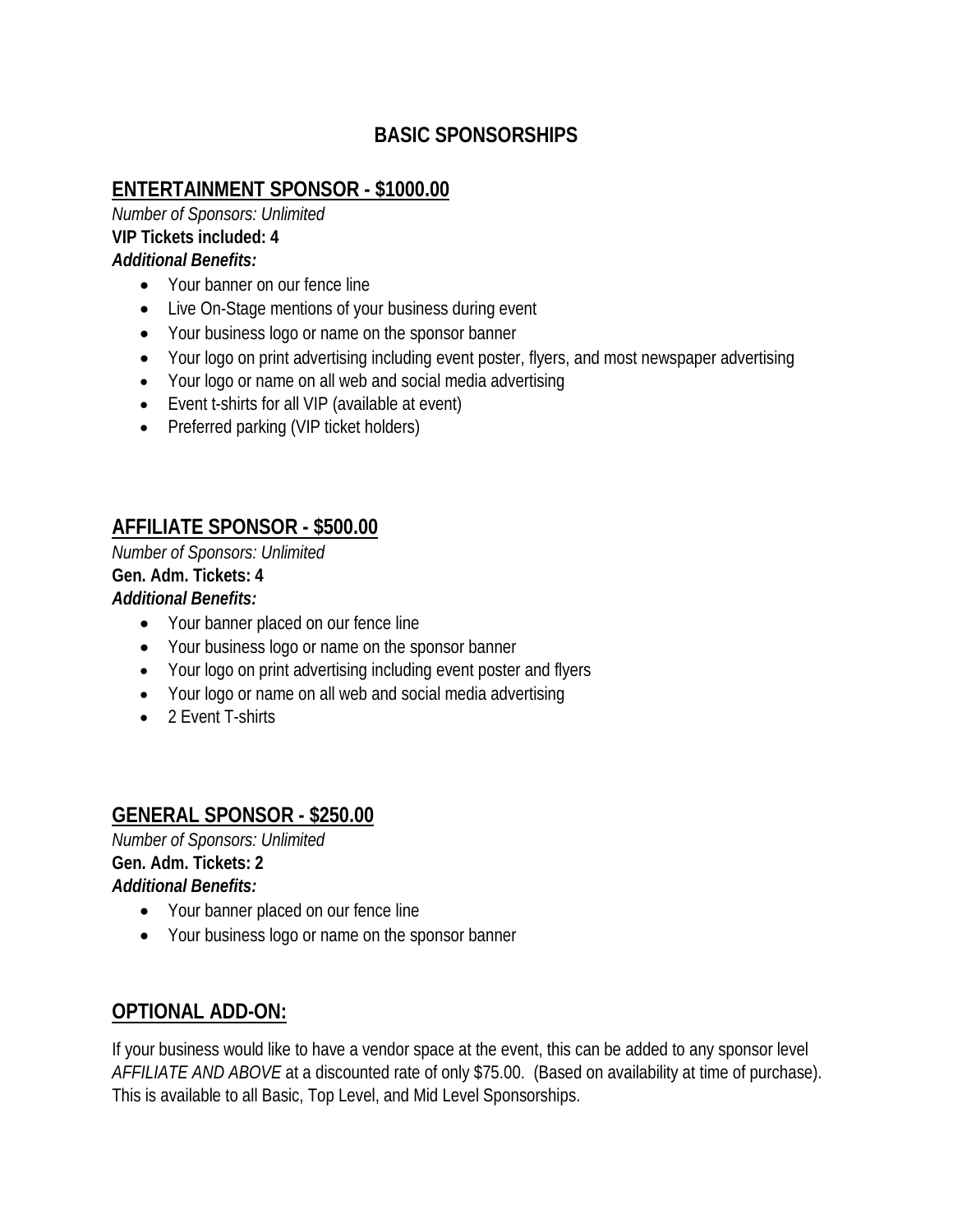# **MID LEVEL SPONSORSHIPS**

# **GOLD STAR - \$3000.00**

**VIP Tickets: 10 Gen. Adm. Tickets: 8** *Additional Benefits:*

- Your banner(s) placed on VIP area fence line
- Your business or name mentioned on all radio interviews.
- Live On-Stage mentions of your business on multiple occasions during event
- Shared mentioned or displayed on radio, video, and television advertising.
- Your business logo or name on event poster and all other print advertising
- Your logo or name on all web and social media advertising
- Your business listed on event sponsor banners
- Event T-shirts for all VIP (available at event)
- Preferred VIP parking (for VIP ticket holders)

# **SILVER STAR SPONSOR - \$2500.00**

**VIP Tickets: 6**

**Gen. Adm. Tickets: 4**

#### *Additional Benefits:*

- Your banner(s) placed on VIP area fence line
- Live On-Stage mentions of your business on multiple occasions during event
- Your business or name mentioned or displayed on shared radio / television advertising
- Your business logo or name on event poster and all other print advertising
- Your logo or name on all web and social media advertising
- Your business listed on event sponsor banners
- Event T-shirts for all VIP (available at event)
- Preferred VIP parking (for VIP ticket holders)

# **BRONZE STAR SPONSOR - \$1500.00**

# **VIP Tickets: 4**

#### **Gen. Adm. Tickets: 2**

*Additional Benefits:*

- Your banner placed on our fence line.
- Live On-Stage mentions of your business on multiple occasions during event
- Shared mention in video and television advertising
- Placement of your logo or name on all print, web, and social media advertising
- Your business logo or name on the sponsor banner
- Event t-shirts for all VIP (available at event)
- Preferred VIP parking (for VIP ticket holders)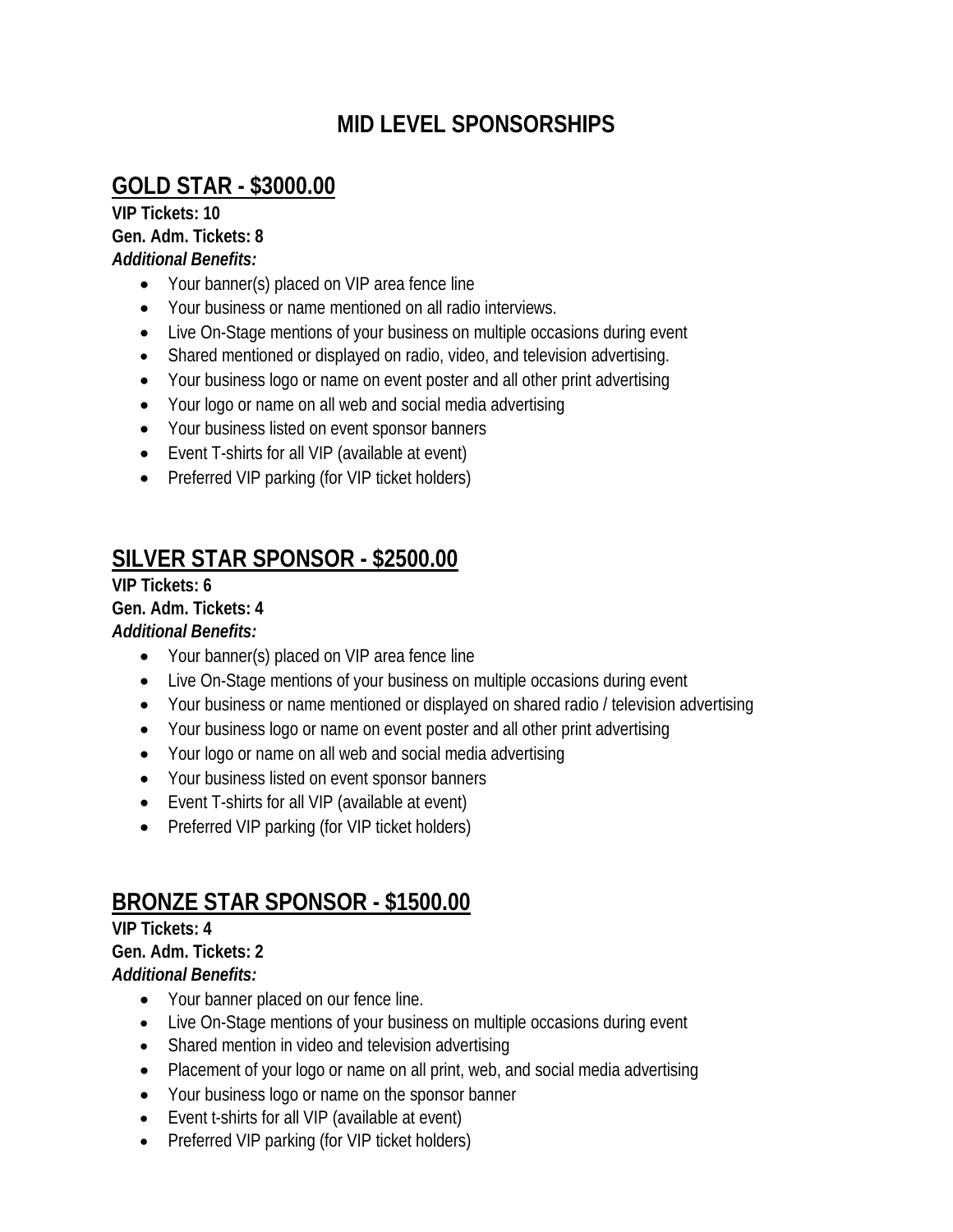## **ASSOCIATE SPONSORSHIPS**

# **SHIPMATE - \$1500.00 (BEER MUG ADVERTISING) CAN BE ADDED TO ANY SPONSORSHIP LEVEL**

*Number of Sponsors: Up to 10*

**VIP Tickets: 4 Gen. Adm. Tickets: 2**

*Additional Benefits:*

- Your Logo placed alongside the event logo on 1000 14oz plastic beer mugs.
	- o All sponsor mugs w/logos will be mixed together to provide maximum distribution
- Your banner placed on our VIP area fence line in front of the stage
- Your business logo or name on the sponsor banner
- Your logo on print advertising including event poster, flyers, and most newspaper advertising
- Your logo or name on all web and social media advertising
- Event t-shirts for all VIP (available at event)
- Preferred VIP parking (for VIP ticket holders)

# **IN-KIND SPONSOR – TRADE FOR SERVICES/PRODUCTS**

*Number of Sponsors: As needed*

#### **VIP Tickets: 2**

**Gen. Adm. Tickets: 2**

Receive 2 VIP & 2 General Admission tickets for each \$500 increment

(Includes T-shirts for VIP)

#### *Additional Benefits:*

- Your banner on our fence line
- Your business logo or name on the sponsor banner
- Live On-Stage mentions of your business during event
- Your logo on print advertising including event poster, flyers, and some newspaper advertising
- Your logo or name on all web and social media advertising
- Event t-shirts for all VIP (available at event)
- Preferred parking (VIP ticket holders)

# **HOTEL SPONSOR – TRADE FOR HOTEL ROOMS FOR BANDS/CREW**

*Minimum of 2 double rooms for a 2 night stay; Friday Feb. 16th and Saturday Feb. 17th*

#### **VIP Tickets: 2 per room supplied**

## **Gen. Adm. Tickets: 2 per room supplied**

#### *Additional Benefits:*

- Your banner on our fence line
- Your business logo or name on the sponsor banner
- Your logo on print advertising including event poster, flyers, and some newspaper advertising
- Your logo or name on all web and social media advertising
- Preferred parking (VIP ticket holders)

#### *What it pays for:*

• Provides housing for bands and/or crew during their stay during the event.